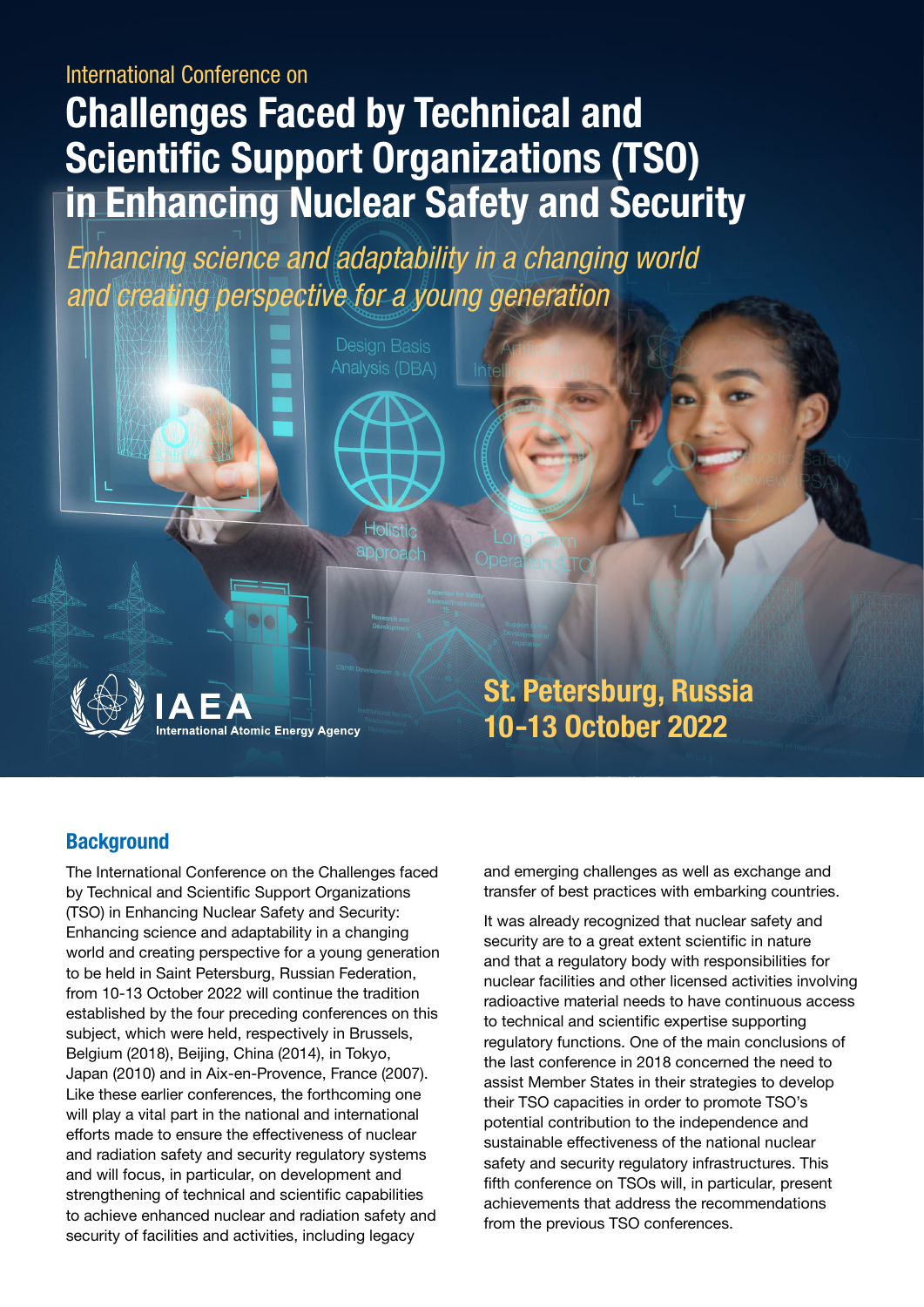This conference is being organized by the International Atomic Energy Agency (IAEA) and will be hosted by the Government of the Russian Federation through ROSTECHNADZOR, supported by the Scientific and Engineering Centre for Nuclear and Radiation Safety (SEC NRS) and in cooperation with the European Technical Safety Organizations Network (ETSON).

#### Purpose and objectives

The purpose of the conference is to consider how to develop and strengthen technical and scientific capabilities to achieve enhanced nuclear and radiation safety and security of facilities and activities, including legacy and emerging challenges as well as the exchange and transfer of best practices with embarking countries.

The conference will highlight the importance of scientific and technical capabilities to support regulatory decision-making for enhanced nuclear and radiation safety and security. While addressing challenges to the development, maintenance and enhancement of such capacities, the conference will:

- Enhance regulatory infrastructure for safety of existing nuclear facilities;
- Exchange of best practices with embarking countries;
- Enhance technology, science and adaptability in a changing world;
- Promote involvement of young generation in the TSO activities.

### Audience

- Conference participants, senior government officials, staff from TSOs, regulators, industry and other stakeholders, as well as technical and scientific experts working in all areas of regulatory functions;
- young professionals, students, youth;
- and general public, media, NGOs, academics,

# Main topics

Papers are invited on the following below-mentioned subject areas:

- General Role of Technical and Scientific Support Organizations (TSOs);
- Interaction of TSOs with stakeholders:
- Technical and Scientific Emerging Challenges;
- Human, Scientific and Technical Capacity Building;
- Role of TSOs in an international context and for Embarking Countries;
- Role of TSOs in the holistic approach to risk and hazard.

## Key deadlines

| <b>3 December 2021:</b> | Opening of abstract submission<br>through IAEA-INDICO                                                                                                                                                                     |
|-------------------------|---------------------------------------------------------------------------------------------------------------------------------------------------------------------------------------------------------------------------|
| 21 March 2022:          | Deadline for submission of<br>abstracts together with the<br>Form for Submission of a Paper<br>(Form B) and the Participation<br>Form (Form A) through the<br>competent national authority<br>using the InTouch+ Platform |
| 21 March 2022:          | Deadline for submission of the<br>Grant Application Form (Form C),<br>together with Form A, through<br>the competent national authority<br>using the InTouch+ Platform                                                    |
| No deadline:            | Registration only (no paper<br>submission, no grant request)<br>using Form A through the<br>InTouch+ Platform                                                                                                             |

## **Registration**

No registration fee is charged.

The IAEA is generally not in a position to bear the travel and other costs of participants in the event. The IAEA has, however, limited funds at its disposal to help meet the cost of attendance of certain participants.